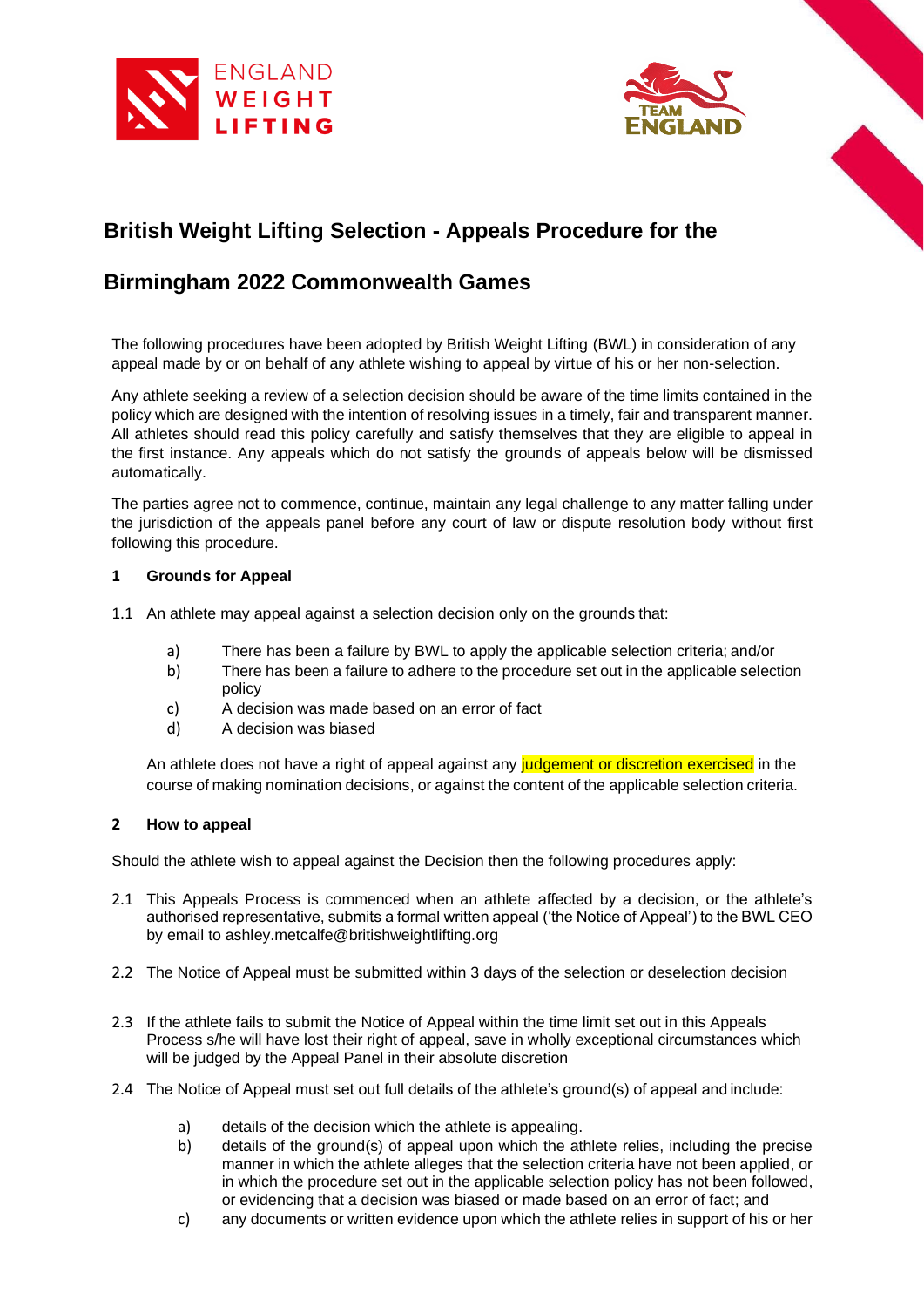appeal. These documents must be relevant specifically to the athlete's grounds of appeal

2.5 The Notice of Appeal must be accompanied by a fee of £100 aligned with the selection policy, as a cheque payable to British Weight Lifting, as a contribution towards the administrative costs of processing the Appeal. Credit card payments can be made by contacting Sue Ward at BWL direct on 01132 249402 or Bank transfers can be forwarded to: Sort Code: 404303

Account number: 21695851

2.6 Athletes should be aware that appeals are normally conducted by reference to the written Notice of Appeal and supporting documents and that the athlete (or his or her authorised representative) will not normally be allowed to attend the meeting of the Appeal Panel in person. The athlete should therefore ensure that the Notice of Appeal is as comprehensive as possible

#### **3 The Appeal Panel**

- 3.1 The Appeal Panel will be composed off a minimum of three members, namely:
	- a) The Independent Chairman of BWL
	- b) Independent Director of BWL (Performance experience)
	- c) BWL CEO

The appeal panel may also appoint an Independent legal advisor or BWL INED (legal experience)

3.2 The Appeal Panel will be chaired by the person in 3.1 (a)

#### **4 Conduct of the Appeal**

- 4.1 Upon receipt of the Notice of Appeal, the BWL Head of Performance will as soon as reasonably practicable circulate it to all members of the Appeal Panel as well as notifying all athletes who are affected by the appeal
- 4.2 The Chairman of the Appeal Panel will convene a meeting to take place as soon as practical, and in any event within 2 working days of receipt of the Notice of Appeal, at which the Appeal Panel will consider the Notice of Appeal
- 4.3 At the appeal hearing the Appeals Panel will consider the original Decision and the Notice of Appeal. The Appeals Panel may decide in advance to ask the athlete or members of the BWL Performance Team to attend and question either party or ask them to supply additional evidence. Anyone asked to be present at the hearing may be accompanied by an adviser.
- 4.4 The Appeal Panel, when considering the Notice of Appeal, shall be entitled to take advice (including legal advice) as they see fit
- 4.5 The Appeals Panel may decide as follows:
	- a) That the selection decision be set aside as it was based on error of fact, biased or procedurally flawed, and the matter of the athlete's selection remitted for fresh consideration to Selection Panel; or
	- b) That the selection decision be upheld, and the athlete's appeal rejected
- 4.6 The Appeals Panel shall within 3 days of the appeals meeting, or as soon as is alternatively appropriate inform the athlete and the Chair of BWL Selection Panel of its decision together with the written reasons for its decision through the BWL Head of Performance
- 4.7 The decision of the Appeal Panel shall be reached by majority vote and all members shall have one vote each
- 4.8 The athlete and British Weight Lifting both agree that the decision of the Appeal Panel shall be